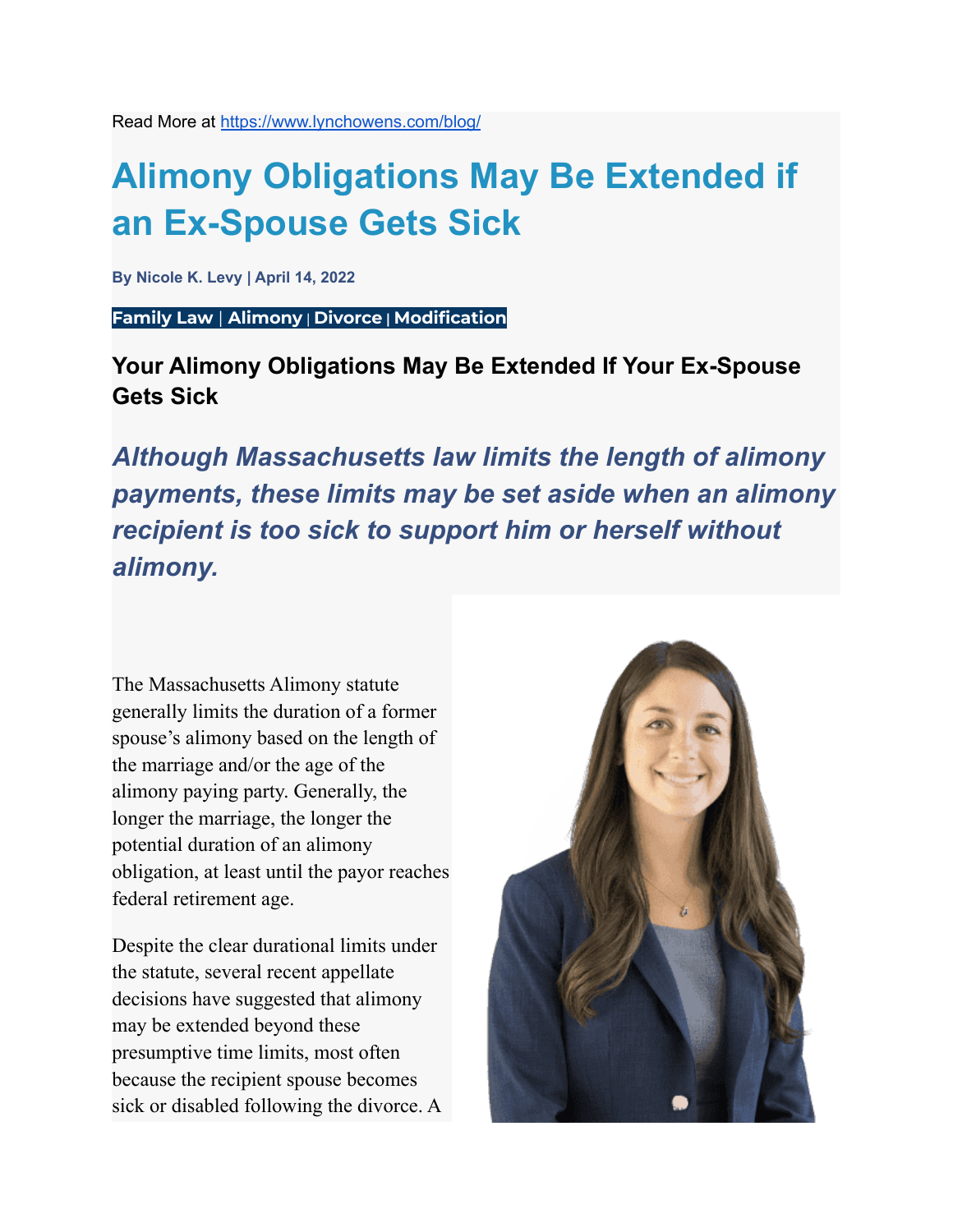recent Massachusetts Appeals Court decision illustrates how a divorced party may be required to continue paying alimony beyond the statutory limit if receiving ex-spouse becomes too ill to work and earn a proper living.

# Appeals Court: Wife's Chronic Illness Justifies Alimony Extension

A recent unpublished Appeals Court decision, Brosnan v. [Brosnan](https://scholar.google.com/scholar_case?case=2236357859695284585&q=probate+and+family&hl=en&scisbd=2&as_sdt=4,22) (2021), illustrates how the health-related provisions of G. L. c. 208, § [53\(e\)](https://malegislature.gov/Laws/GeneralLaws/PartII/TitleIII/Chapter208/Section53) may be grounds for an extension of alimony based on the poor health of the alimony recipient. In Brosnan, the parties had been married for almost eighteen years before getting divorced in 1994. The former husband paid alimony from the date of the parties' divorce until November of 2018, when he filed a Complaint for Modification, seeking to terminate his alimony obligation. The husband's main argument for termination was that he had paid alimony for 24 years i.e. a period substantially longer than the durational limits set forth in G. L. c. 208, § 53, and indeed longer than the marriage itself. In addition, the husband had reached federal retirement age.

The former wife filed a counterclaim, requesting that the durational limits be extended due to the wife's chronic illness and health circumstances. The trial judge found that the former wife's circumstance necessitated an extension of the durational limits and ordered alimony payments to continue at a reduced amount of \$150.00.

## **Divorce Date of 1994 Modifies Procedure and Legal Standard**

Before digging into the Appeals Court's analysis, it is worth noting here that both the filing procedure and substantive law was impacted by the date of the parties' 1994 divorce. Had the parties been divorced in 2012 or later, alimony would have presumptively terminated when the parties reached the durational limit and/or the when the husband reached federal retirement age.

Because the parties were divorced before 2012, two things changed. First, the husband surpassing federal retirement age was not a basis for terminating alimony. The inconsistent treatment of retirement age under the statute is the product of a series of 2015 decisions by the Massachusetts Supreme Judicial Court (SJC) that limited the statute's application to pre-2012 divorces based on a drafting error by the legislature that was never fixed.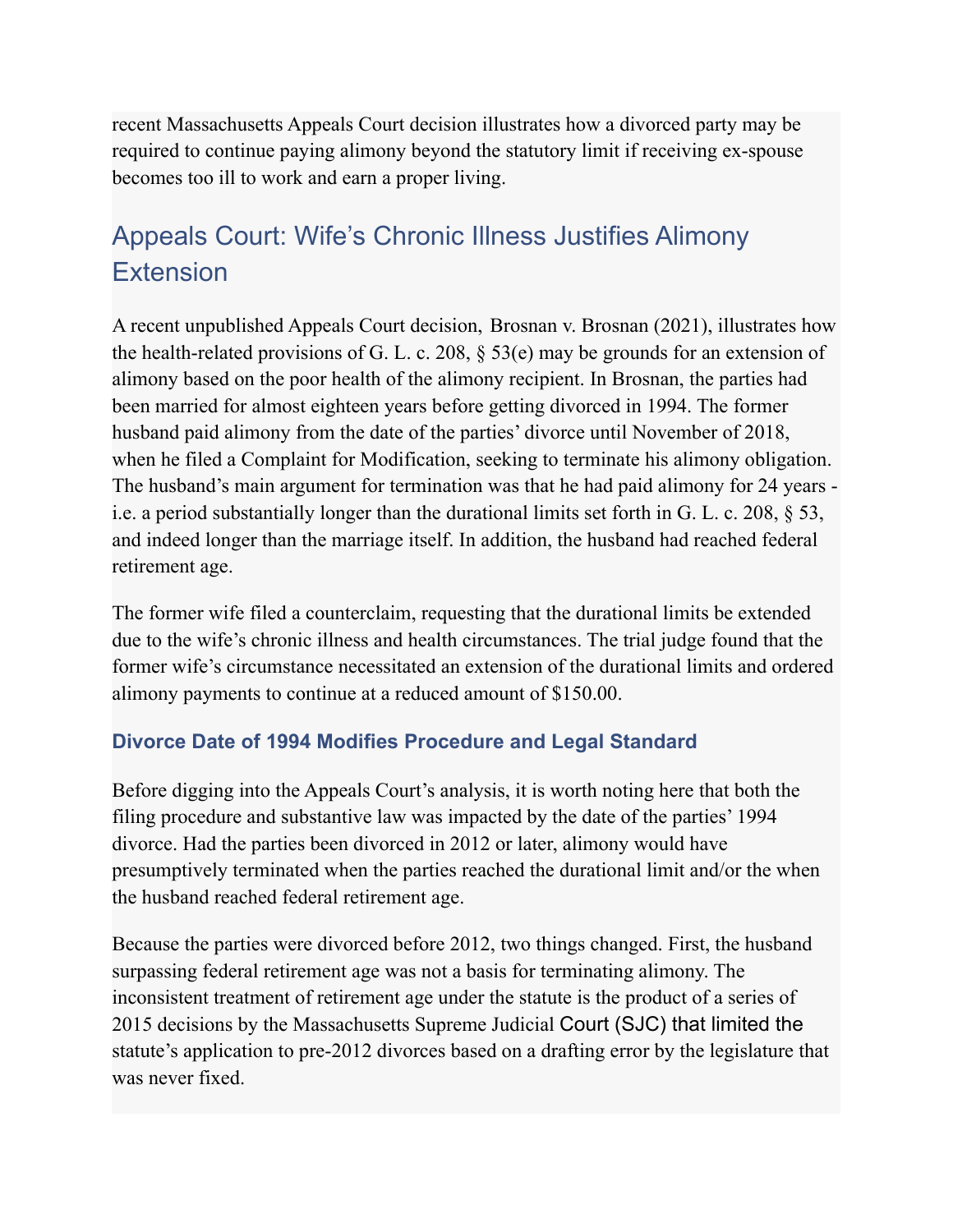Although the husband could not raise his age as an absolute basis for termination, the SJC's 2015 decisions did not completely gut the statute for pre-2012 divorces. Oddly, those decisions still allowed alimony payors whose marriages lasted less than 20 years to seek termination under the statute based on the length of the marriage. However, even in these cases, the rights of pre-2012 alimony payors are limited, where it is the burden of the alimony payor to file a Complaint for Modification seeking a termination of alimony based on the durational limit. (For post-2012 divorces, the former spouse may stop making alimony payments when the durational limit arrives, and it is the burden of the recipient spouse to file a Complaint for Modification and obtain order for the continuation of payments.)

## **Former Wife's Chronic Illness Justifies Extension of Alimony**

In Brosnan, the Appeals Court affirmed the Probate Court judge's decision to extend alimony based on the former wife's medical condition and her inability to be gainfully employed. The Appeals Court reviewed the Probate Court's findings, which noted that the trial judge found that even with reasonable accommodations, the former wife could not meet her basic needs without the former husband's continued financial support. The trial judge noted that her physical ailments and her cognitive inability to work with numbers prevented her from continuing to work. Accordingly, the trial judge found that an extension of alimony beyond the durational limits was "in the interests of justice", and the Appeals Court affirmed this decision.

In its decision, the Appeals Court noted the rather vague legal standard that Probate Court judges apply in alimony deviation cases:

When seeking alimony beyond the statutory durational limits, the burden is on the spouse receiving the alimony to prov[e] by a preponderance of the evidence that deviation beyond the presumptive termination date is required in the interests of justice. The judge must make his/her determination based on the parties' circumstances as they exist at the time the deviation is sought. If relevant factors that existed at the time of the divorce persist when the complaint for modification is filed [e.g., an ongoing disability], a judge may properly consider them. [Citations omitted.]

In Brosnan, the Appeals Court observed that the Probate Court judge thoroughly documented the basis for extending alimony through detailed findings of fact:

The judge made thirty-three findings of fact in deciding to extend the wife's alimony beyond the statutory durational limits. … Although the husband claims that wife is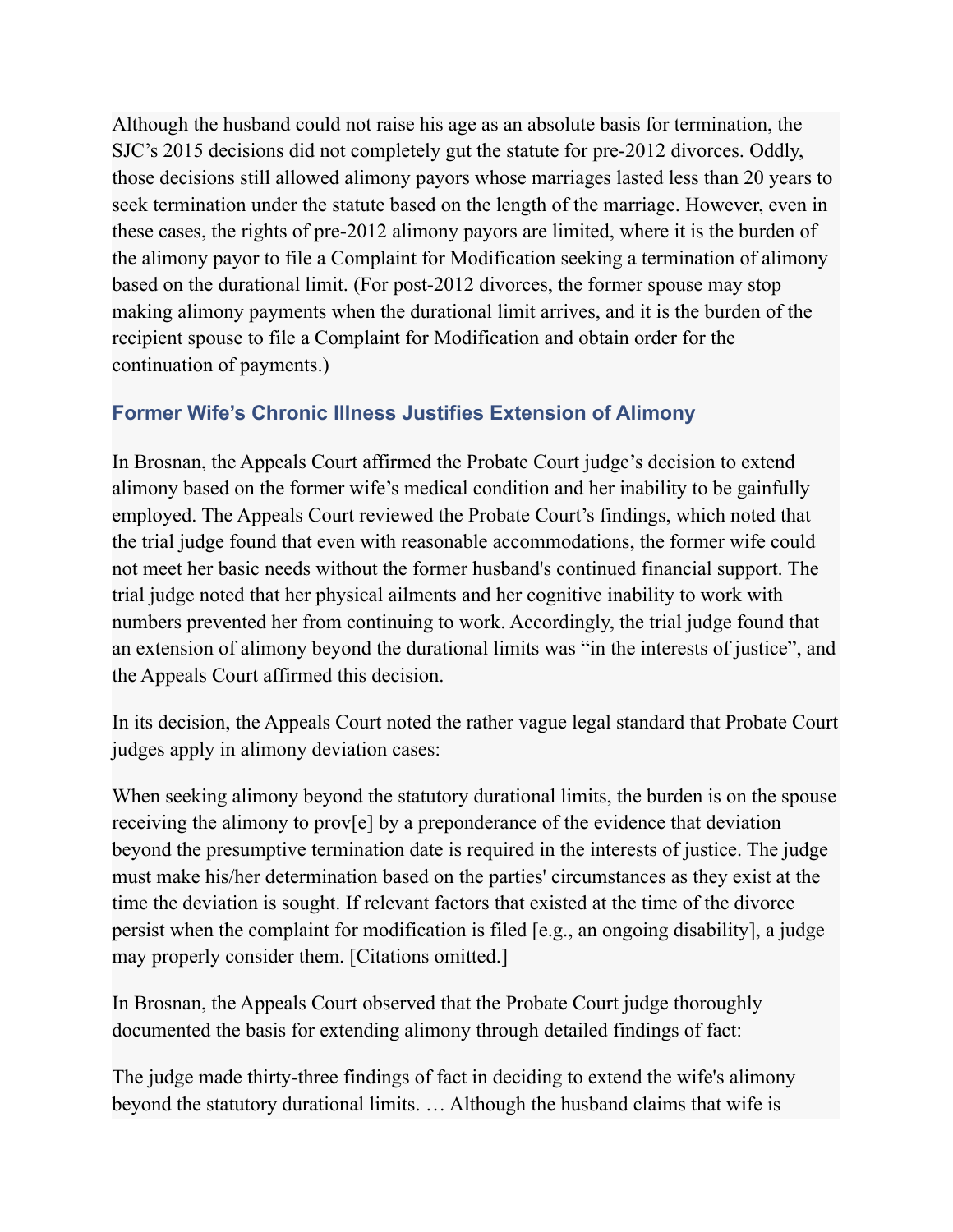independent, the judge found that even with reasonable accommodations she could not meet basic needs without the husband's continued financial support. The judge found that the wife suffers from joint subluxation throughout her body, "has particularly bad pain in her knees and hips," and that her frequent falls and inability to work cognitively with numbers prevented her from continuing to work. …. Here, the wife testified at length about the effect of her medical condition on her daily activities and also presented the judge with a letter from her primary care physician that detailed her condition and its negative effects on her ability to be gainfully employed. Therefore, the judge did not err in determining that the wife's chronic illness requires awarding alimony beyond the durational limits in the interests of justice.



## **Wife's Alimony Paid from Husband's Social Security Benefits**

Notably, the husband's continuing alimony obligation of \$150.00 per week was paid from the husband's social security benefits of \$527 per week. The wife testified that she received \$309 per week in social security. Accordingly, the wife's combined social security and alimony received were \$459 per week, while the husband's net received of \$527 per week in social security less \$150 per week in alimony was \$377 per week.

Ordinarily, alimony is limited to somewhere between 20% and 35% of the difference between the parties' incomes. In Brosnan, the Appeals Court found that the Probate Court's alimony order of \$150 per week was not an abuse of discretion, even if the difference between the parties' respective incomes was only \$218 per week (i.e. the wife received more than 65% of the difference between the parties' incomes).

As an unpublished opinion, the Brosnan decision featured less detail than a full opinion of the Appeals Court. In Brosnan, the Court did not address the broader financial circumstances of the parties beyond stating:

The judge found that while the husband's income had remained constant, he had dramatically increased his spending without any justification. Any error in the judge's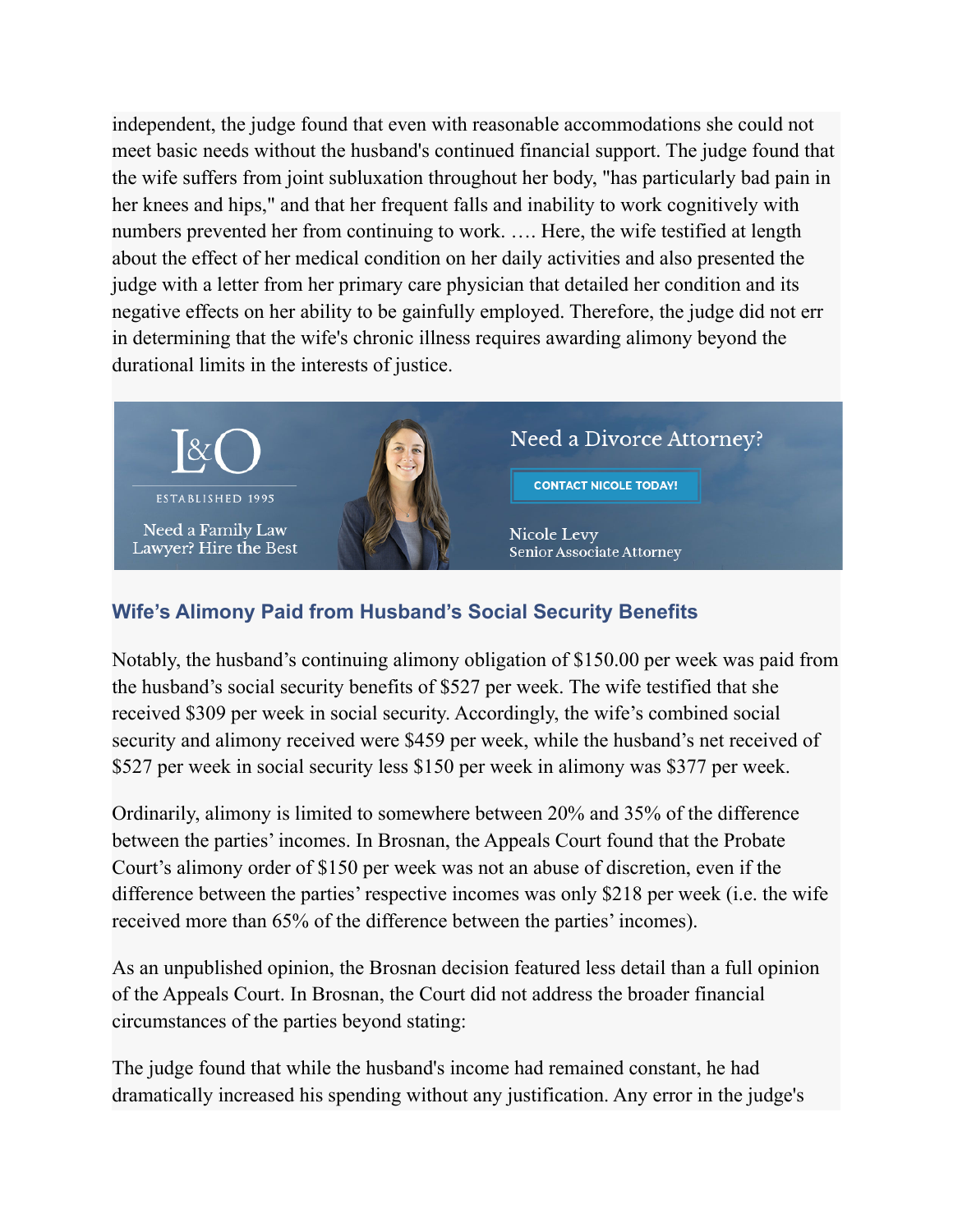calculations used to determine the amount of the alimony to be paid by the husband did not result in an excessive award. … It is clear that the judge's intent was to award alimony to the wife to help sustain her basic needs.

Left unsaid in the decision is whether the husband had substantially greater assets than the wife from which he could support himself. The Court's finding that the husband "had dramatically increased his spending without any justification" suggests that the husband may have had a greater share of assets on which to draw, but this is merely speculation.

## How Long Does Alimony Typically Last in Massachusetts?

For marriages that lasted more than 20 years, alimony is only limited by the age of the payor (and/or the remarriage or cohabitation of the recipient spouse), with the Alimony Reform Act (ARA) stating that all alimony orders are presumptively terminated [when](https://www.lynchowens.com/blog/2017/june/when-can-a-judge-extend-alimony-beyond-federal-r/) the payor reaches federal [retirement](https://www.lynchowens.com/blog/2017/june/when-can-a-judge-extend-alimony-beyond-federal-r/) age. For marriages that lasted less than 20 years, alimony payment duration is presumptively limited by the length of the marriage. The longer the marriage, the longer the durational limit.

As the Brosnan decision makes clear, however, the ARA's durational limits are subject to deviation. As our blogs have shown, such deviations are most common when the recipient spouse suffers from an illness or disability that justifies an extension of alimony payments beyond the presumptive limits. To read more about alimony limits and deviations, check out some of these blogs:

- What Court Filing Limits Alimony Duration In A [Divorce?](https://www.lynchowens.com/blog/2018/july/what-court-filing-limits-alimony-duration-in-a-d/)
- [Cohabitating](https://www.lynchowens.com/blog/2018/may/cohabitating-before-marriage-can-increase-alimon/) Before Marriage Can Increase Alimony Payments In MA
- When Does The Clock Start Running For Durational Alimony In [Massachusetts?](https://www.lynchowens.com/blog/2017/february/when-does-the-clock-start-running-for-durational/)
- Using Premarital [Cohabitation](https://www.lynchowens.com/blog/2019/april/using-premarital-cohabitation-to-extend-alimony-/) To Extend Alimony May Be Easier Than Previously Thought
- Appeals Court Increases [Confusion](https://www.lynchowens.com/blog/2018/january/appeals-court-increases-confusion-over-alimony-d/) Over Alimony Duration With Ruling That Burdens MA [Probate](https://www.lynchowens.com/blog/2018/january/appeals-court-increases-confusion-over-alimony-d/) & Family Court Judges
- Deviations Under the [Massachusetts](https://www.lynchowens.com/blog/2016/may/deviations-under-the-massachusetts-alimony-refor/) Alimony Reform Act
- When Can A Judge Extend Alimony Beyond Federal [Retirement](https://www.lynchowens.com/blog/2017/june/when-can-a-judge-extend-alimony-beyond-federal-r/) Age Under The Alimony Reform [Act?](https://www.lynchowens.com/blog/2017/june/when-can-a-judge-extend-alimony-beyond-federal-r/)
- Appeals Court: Alimony [Appropriate](https://www.lynchowens.com/blog/2018/january/appeals-court-alimony-appropriate-following-six-/) Following Six-Year Marriage When Spouse Is Disabled
- MA Appeals Court: Wife's Poor Health Valid Grounds For Alimony [Deviation](https://www.lynchowens.com/blog/2018/october/ma-appeals-court-wifes-poor-health-valid-grounds/)
- [Deviating](https://www.lynchowens.com/blog/2019/january/deviating-from-the-ma-alimony-reform-act-alimony/) From The MA Alimony Reform Act: Alimony Duration .